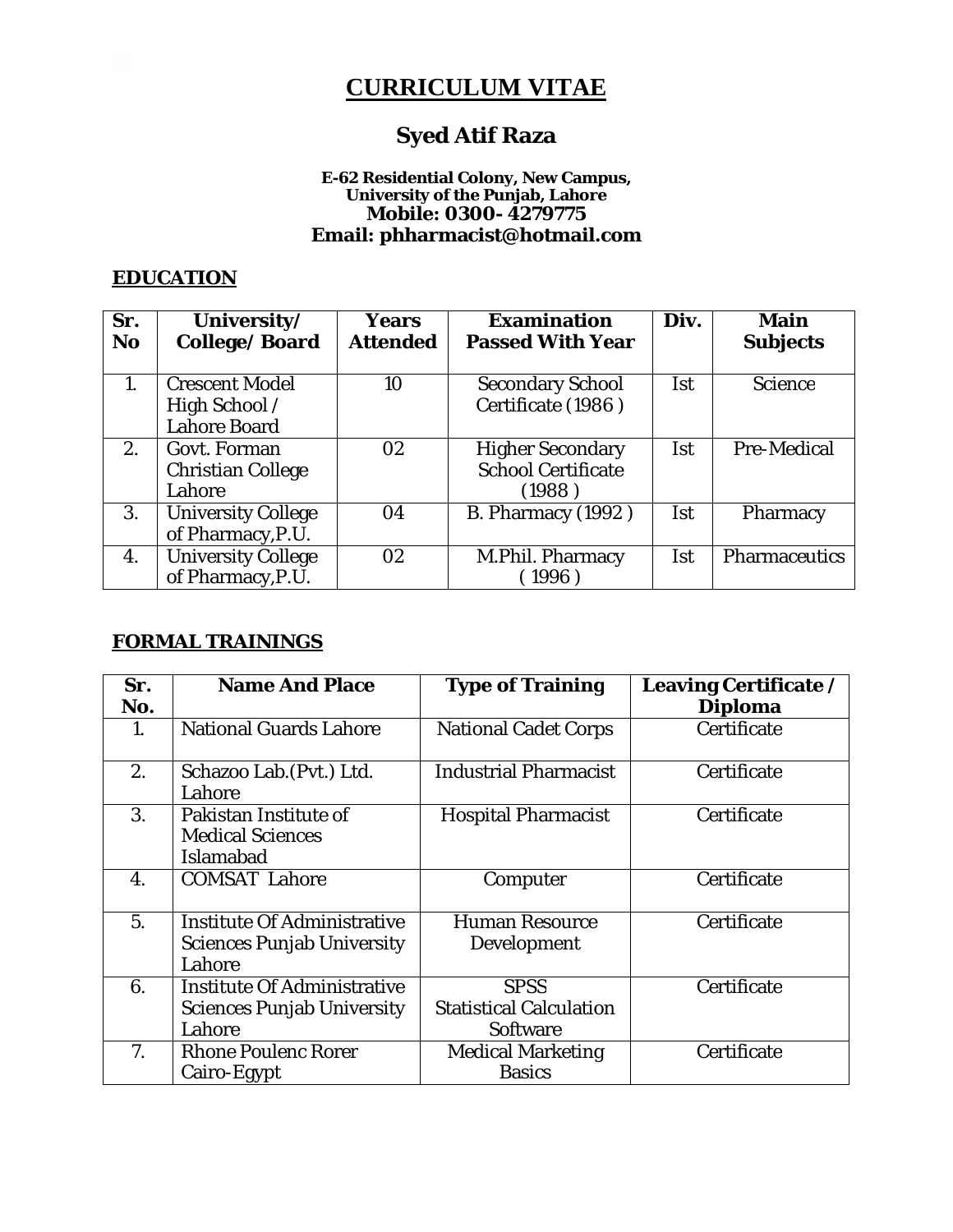### **RESEARCH**

M. Phil. (Pharmaceutics) research work titled

"Bioavailability studies of active raw materials obtained from different sources "

Supervisor: Prof. Dr. Naim A. Muzaffar Ex. Chairman, Department Of Pharmacy, University of the Punjab, Lahore.

### **RESEARCH PUBLICATION**

- 1. "Influence of raw materials of different origin on the bioavailability and pharmacokinetic properties of Ibuprofen in human volunteers" ACTA PHARMCEUTICA TURCICA 1998.
- 2. "Adsorption of Paracetamol on Activated Charcoal", Bulletin of Pharmaceutical Sciences, Assiut University, Vol. 27, Part-2, December, 2004.
- 3. "Stability of Sulphacetamide Sodium in Eye Preparations", Hamdard Medicus, Vol. XL,VIII, No.4, 2005.
- 4. Simultaneous HPLC-UV quantification of diltiazem and N-demethyldiltiazem in human plasma. Bulletin of Pharmaceutical Sciences, Assiut University, 29(1), (2006).
- 5. Lead in collyrium and silver foils by absorbance modification, stability of lead thymol blue complex and comparison of different methods. Environmental Sciences, An Indian Journal, Vol. 3 Issue 1, January 2008.

### **EMPLOYMENT RECORD**

| Sr. | University / College /         | Appointment     | <b>Dates</b> | Job Description |
|-----|--------------------------------|-----------------|--------------|-----------------|
| No. | Company                        | Held            |              |                 |
| 1.  | Faculty of Pharmacy,           | Assistant       | 21-03-2003   | i). Teaching    |
|     | University of The              | Professor       | to date      | ii) Research    |
|     | Punjab, Lahore.                |                 |              | iii).Assigned   |
|     |                                |                 |              | administrative  |
|     |                                |                 |              | work of the     |
|     |                                |                 |              | department      |
| 2.  | Faculty of Pharmacy,           | Lecturer        | 01-01-2001   | i). Teaching    |
|     | University of The              |                 | to           | ii).Assigned    |
|     | Punjab, Lahore                 |                 | 20-03-2003   | administrative  |
|     |                                |                 |              | work of the     |
|     |                                |                 |              | department      |
| 3.  | <b>Rhone Poulenc Rorer</b>     | <b>Business</b> | 09-02-1998   | Pharmaceutical  |
|     | (Pvt.) Ltd.                    | Associate       | to           | Sales And       |
|     |                                |                 | 31-12-2000   | Marketing       |
| 4.  | Lahore College Of              | Lecturer        | 01-01-1997   | Teaching        |
|     | <b>Pharmaceutical Sciences</b> |                 | to           |                 |
|     |                                |                 | 01-02-1998   |                 |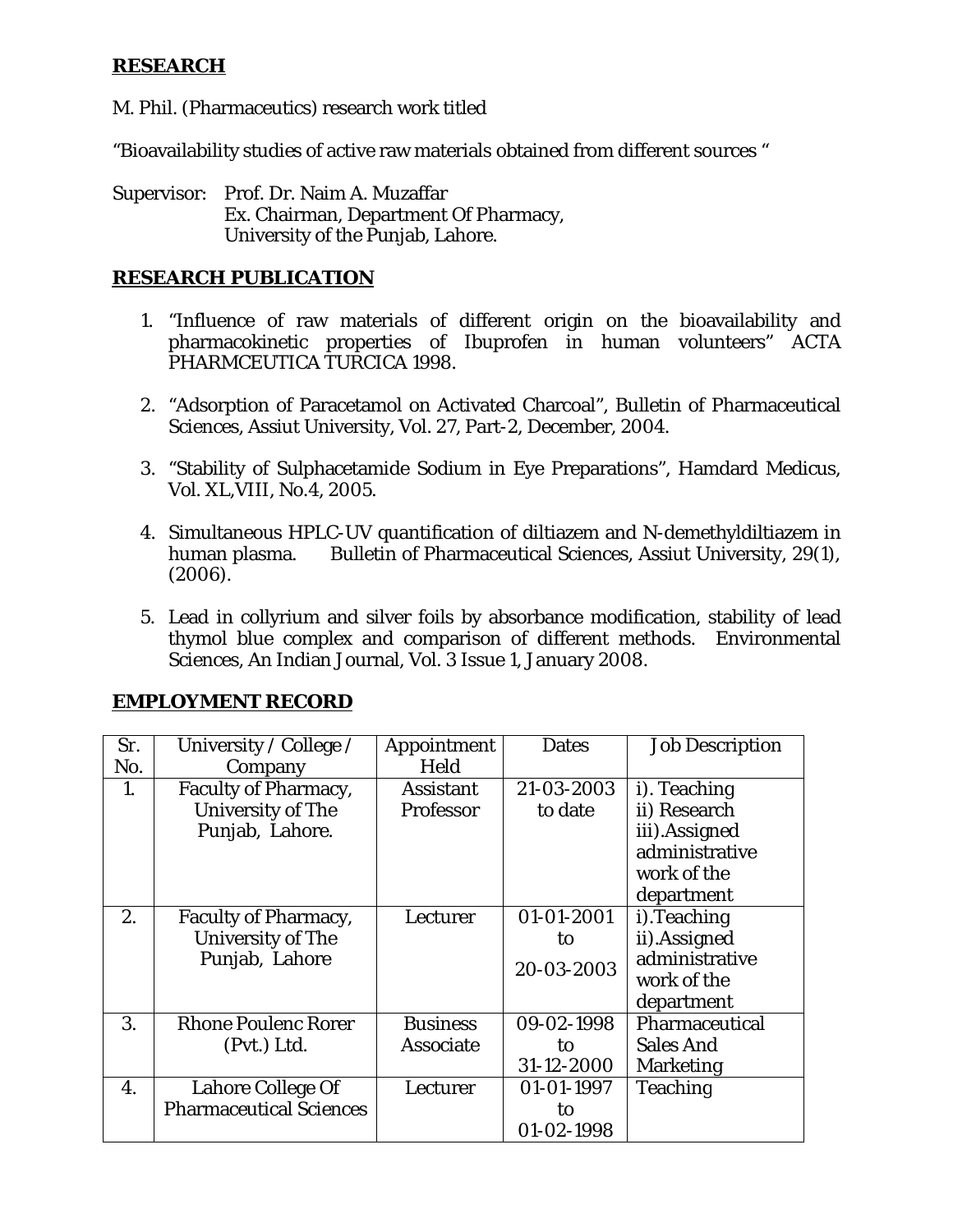# **RESEARCH SUPERVISION OF SCHOLARS AWARDED M.PHIL.**

| 1.  | Miss Mobina Manzoor               | Chromogenic Bacterial Endotoxins Detection as<br>Potential Adjunctive Diagnostic Tool with Mantoux                                     |
|-----|-----------------------------------|----------------------------------------------------------------------------------------------------------------------------------------|
|     |                                   | Test for T.B.                                                                                                                          |
| 2   | Mr. Abdul Aziz                    | Effect of Carbopol and Hydroxy Propyl Methyl<br>Cellulose (HPMC) on the Release of Diclofenic<br>Potassium Tablets.                    |
| 3   | Miss Misbah Sultana               | Study of Changes in Heamatological Profile Induced                                                                                     |
|     |                                   | by Magnesium Sulphate in Eclamptic Patients.                                                                                           |
| 4   | Mr. M. Masood Ahmad               | Bioequivelence Studies of Various<br>of<br>Brands<br>Naproxin Sodium Tablets on Local Population                                       |
| 5   | Mr. M. Aqeel Ashraf               | To Evaluate the Use of Parenteral in Paediatric                                                                                        |
|     |                                   | Diarrheal Patients in Teaching Hospitals of Lahore                                                                                     |
| 6.  | Mr. Imran Majeed Ch               | Pharmaceutical Care; Role<br>of Drug<br>Related<br>Problems in Quantifiable Form in Paliative Cancer<br>Patients.                      |
| 7.  | Miss Sumera Latif                 | Influence of Carnuba wax and Stearic Acid on the<br>Diclofenic Potassium from<br>Release<br>$\mathsf{of}$<br><b>Matrix</b><br>Tablets. |
| 8.  | Mr. Ghazanfar Ali Jawa            | "Comparative Stability and Dissolution Studies of<br>Different Brands of Pantoprazol Sodium Tablets".                                  |
| 9.  | Huma<br>Rasheed<br>Mrs.           | of<br><b>Different</b><br>Clinical<br>Evaluation<br><b>Brands</b><br>0f<br>Ceftriaxone Injection in Children with Meningitis           |
| 10. | Miss Sidra Nasir                  | Pharmaceutical Validation of Tablet Dosage Form.                                                                                       |
| 11. | Miss Afshan Iqbal                 | Formulation Development of Stable Shohl's<br>Solution.                                                                                 |
| 12. | Miss Shakila Mushtaq              | Effect of Stearic Acid and Glyceryl Monostearate on<br>the Release of Gliclazide from Matrix Tablet.                                   |
| 13. | Miss Mah Jabeen Javed             | Validation of Sterilization of Various Operation<br>Theatres in Different Hospitals.                                                   |
| 14. | Miss Amber Iqbal                  | Preparation and Release Study of Aspirin repared<br>from Hydroxy Propyl Methyl Cellulose (HPMC)                                        |
| 15. | Mr. Amjad Hussain                 | of Plasticizer on<br>release<br>Kinetics of<br>Effect<br>Theophylline from CAP & Eudragit Micro-Capsules.                              |
| 16. | Mr. Humayun Riaz                  | A study on Prescribing Practices of<br><b>Consultants of Different Localities</b>                                                      |
| 17. | Ahmad<br>Dawood<br>Mr.<br>Hamdani | Use of Parentrals in Some Public and Private Sector<br>Hospitals of Lahore.                                                            |
| 18. | Mr. Faisal Mahmood                | Comparative Bioavailability Study of Chloroquine<br>Phosphate Tablets in Healthy Human Volunteers.                                     |
| 19. | Miss Nida Akhtar                  | Quality Control and Stability Studies of<br>Some Commercially Available Antimalarial Tablets                                           |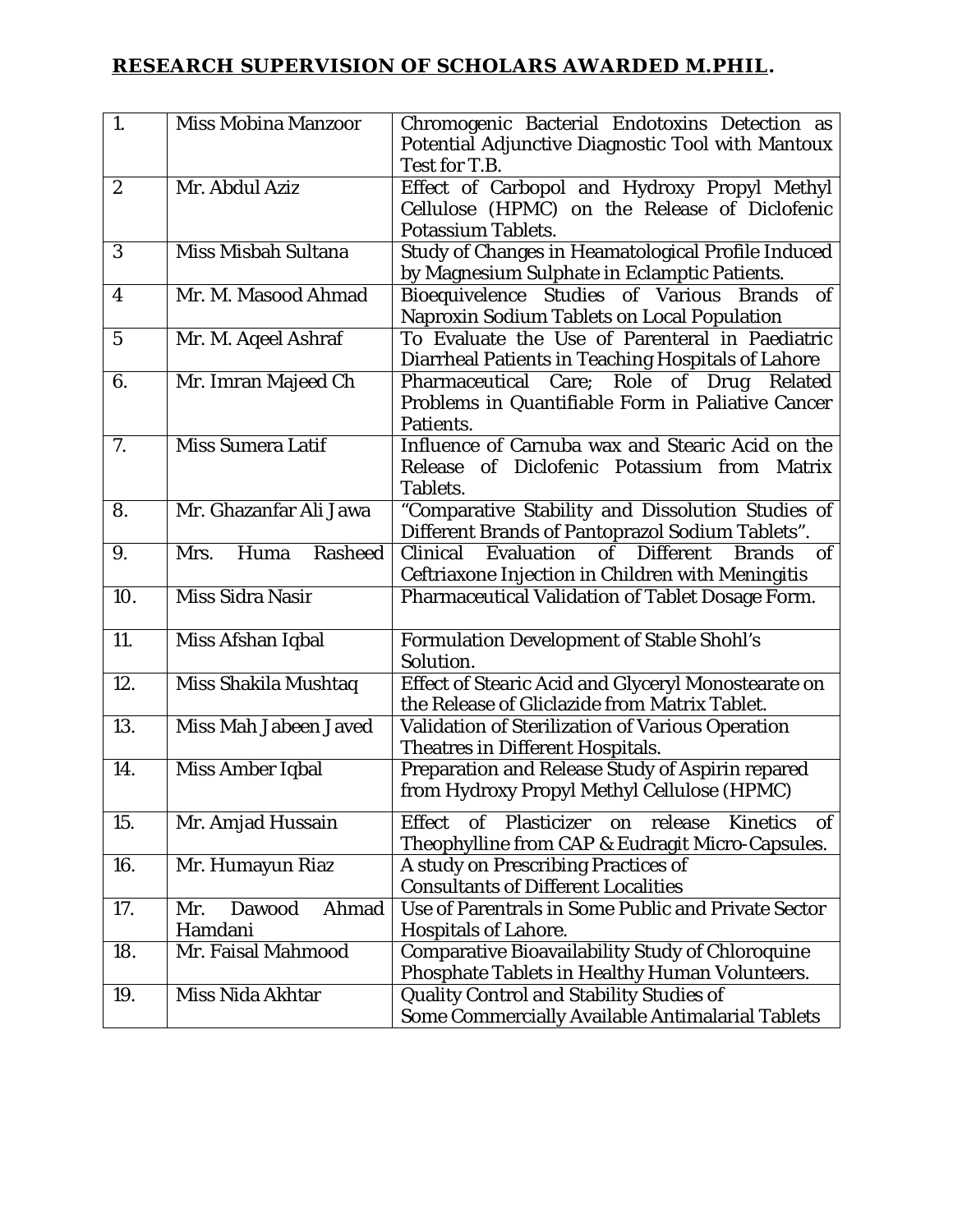## **RESEARCH PROJECT**

| Sr.<br>No. | <b>Title of Project</b>                                    | <b>Sponsoring Authority</b> |
|------------|------------------------------------------------------------|-----------------------------|
| 1.         | Pharmacokinetics of Ciprofloxacin in   Ministry of Health, |                             |
|            | Normal and Different Metabolically Govt. of Pakistan       |                             |
|            | Altered Conditions in Rabbits.                             |                             |
| 2.         | Strengthening of Laboratories of Higher Education          |                             |
|            | Pharmacy Department for the Commission.                    |                             |
|            | Production of Well Trained                                 |                             |
|            | Professional.                                              |                             |

### **SEMINARS/CONFERENCES/WORKSHOPS ATTENDED**

- 1. A seminar on **An Introduction to principles of validation** held on 15-4- 2006 organized by University College of Pharmacy, Punjab University, Lahore.
- 2. Seminar on **Ambulatory Patient care** held on 18-4-2006 organized by University College of Pharmacy, Punjab University, Lahore.
- 3. **Qualification & Validation (A tool to combat WTO),** held on 12-2-2005 at Holiday Inn, Lahore, organized by Sindh Trading Company
- 4. First **International Medical Colloquium** in association with Kind Edward Medical College held on 24-12-2005.
- 5. 2nd **Neurotrauma Conference of Pakistan Society of Neurosurgeons** held on 14th and 15th of May, 2005.
- 6. National Seminar on **various aspects of current Good Manufacturing Practices in Pharmaceutical Industry** held on 9 – 10 December, 2005, organized by NIH, MoH and WHO.
- 7. 2<sup>nd</sup> **DIA International Conference** and 10<sup>th</sup> National Pharmacy Conference organized by Pakistan Pharmacist Association.
- 8. National **Seminar on GMP, GSP and GLP** held on 23 24 December, 2002 organized by Ministry of Health & WHO.
- 9. 1**3th International Pharmacy Conference & Exhibition** held on 16-19th February, 2006 organized by Pakistan Pharmacist Association.

### **WORKSHOPS**

- 1. **Decision Making Skills**, organized by Lahore Chamber of Commerce & Industry, held on March, 2006
- 2. **Workshop on International Marketing** held on 22-11-2005 organized by University College of Pharmacy.
- 3. **Promoting Rational Drug Use** held on 18th April to 2nd May, 2004 organized by the Network for Consumer Protection.